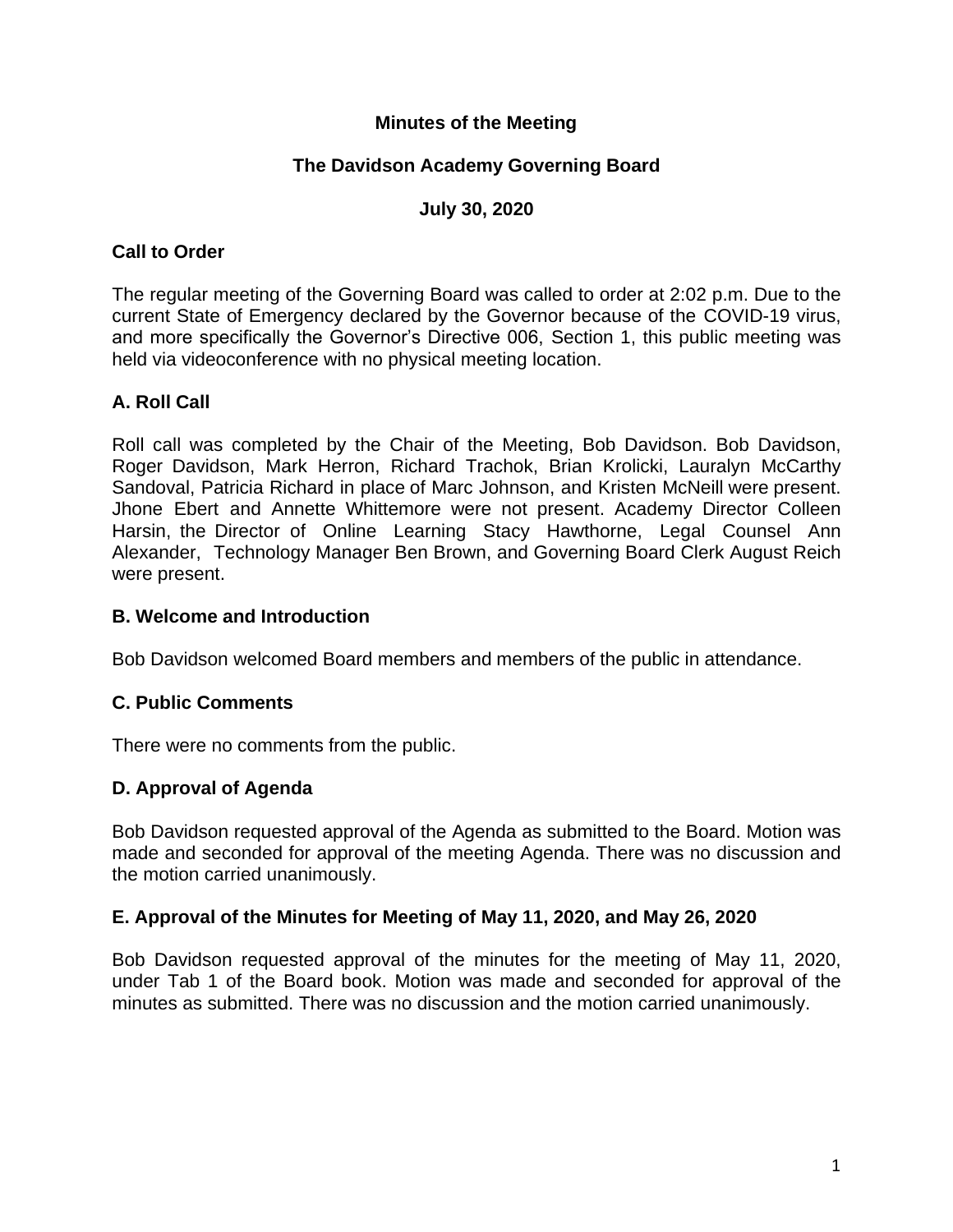Bob Davidson requested approval of the minutes for the meeting of May 26, 2020, under Tab 1 of the Board book. Motion was made and seconded for approval of the minutes as submitted. There was no discussion and the motion carried unanimously.

# **F. General Business**

Colleen Harsin introduced Stacy Hawthorne to discuss opportunities provided for students from the online campus. Ms. Hawthorne explained that there have been repeated requests to attend the online campus from new applicants. This increase in interest led to an extended application window with 17 more students assessing for the upcoming school year. Ms. Hawthorne explained that the online campus currently has 68 students with the possibility of having 17 more students join. Mr. Trachok asked if the students who are coming in have any differences from those who have already been with the online campus. Ms. Hawthorne explained that the assessment criteria and qualification criteria is the same with the only change in assessment being the number of days assessing is two days rather than four. Mr. Trachok asked if the Reno campus and the Online campus will meld together during this time. Ms. Hawthorne told Board members that for the most part the two campuses are separate with certain courses having students from both campuses.

Ms. Harsin referred to Tab 2 of the Board book to discuss the re-opening plan for the Davidson Academy Reno Campus. Ms. Harsin explained that the plan is to discuss requirements set from Directive 022 and guidance coming from the department of education. Ms. Harsin explained that the plan presented today will allow the Reno Campus to go between distance education and limited in-person instruction without the need for the Board's approval. Ms. Harsin told Board members that the intent of Reno Campus is an in-person learning experience, however the health and safety of the Academy community is also a priority. In order to ensure safety, the proposed plan is designed to provide flexibility while also maintaining academic rigor and core values of the Davidson Academy.

Ms. Harsin provided guidance that was utilized to help make this proposed re-opening plan. The first piece of guidance discussed was Nevada's Path Forward Framework which was provided in June and is the guiding principle for how this presentation was organized. The plan also relied on guidance memos, specifically guidance memorandum 20-05, that are included in the Appendix. Ms. Harsin told Board members that Governor Sisolak's Emergency Directive 022 was also utilized to provide guidance and informed Board members that the Directive has since been updated to 028 and that the current plan meets Directive 028. This presentation also took guidance from the University of Nevada Reno because the school is located on their campus and that having a strong relationship with the university is important. Additional guidance was taken from the Washoe County School District, local private schools, the Washoe County Health Department, and the Centers for Disease Control and Prevention.

Ms. Harsin explained the possible options to deliver instruction to students. The first option is full time in-person instruction. This is the preferred option but is currently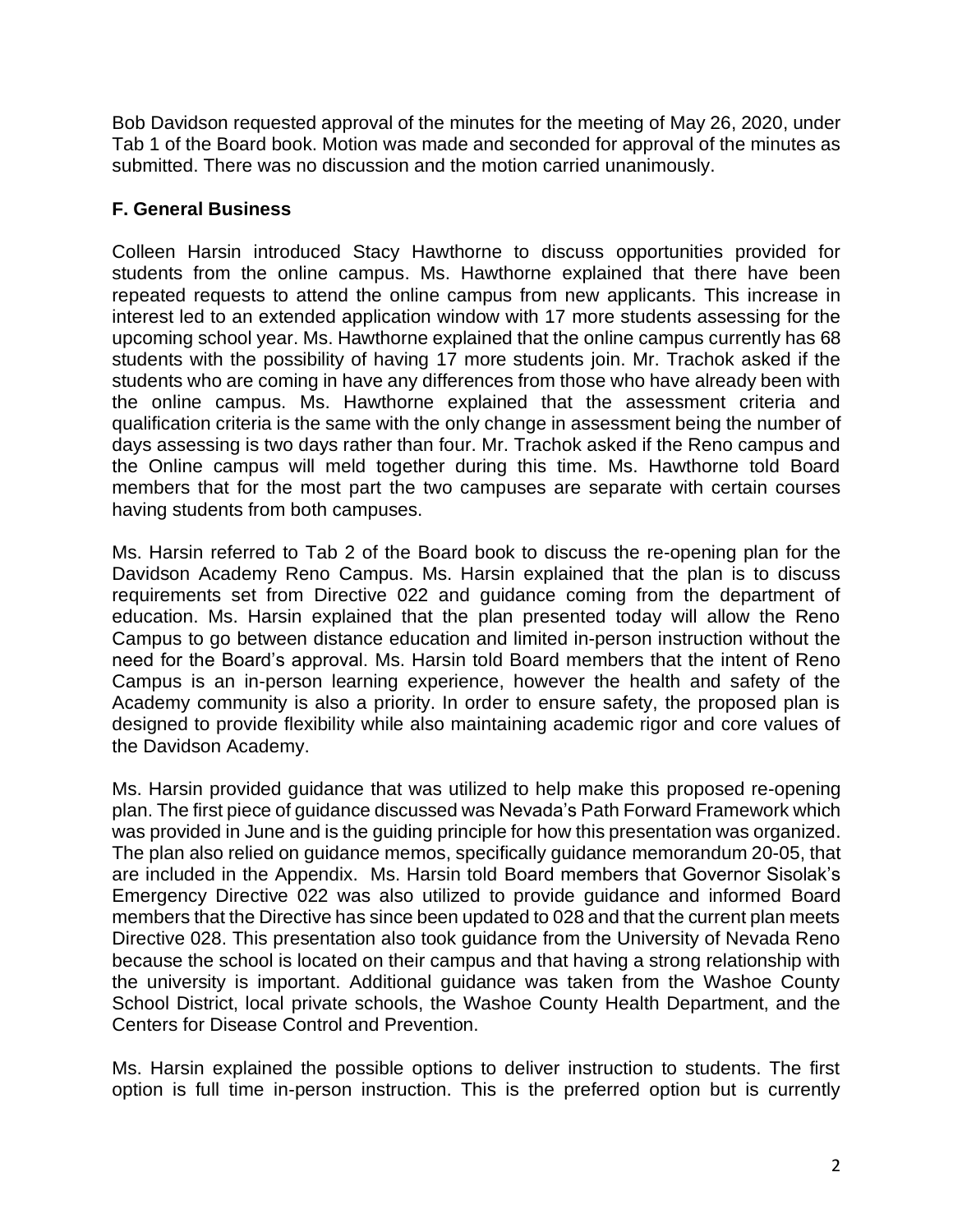unavailable under the current guidelines due to social distancing requirements. The second instructional delivery model is full time distance education. This would be an advanced version of the model used in the spring semester. This option is needed as a contingency plan per guidance memorandum 20-05 and for students who need to work fully online. The third option is a blended or hybrid learning model. Ms. Harsin explained that this option is most feasible within the Nevada's Path Forward Framework and displayed survey data from the Academy Path Forward Survey. The survey had 155 responses with 83 from parents and 72 responses coming from students with a total of 120 students represented. This survey was conducted without input from new students. This means that 49 new students are not represented in this survey. Of the 49 new students 3 students chose to attend the online campus and 5 students decided to not attend either campus.

Ms. Harsin displayed survey data from students and families. The distribution of results suggests that the community wants a safe return to school and enhanced online learning procedures. The survey also included four re-opening models: full time return to school, blended learning with daily sessions, blended learning with weekly sessions, and fully remote learning. The first option to fully return to school did not receive much support. The two blended learning models both received support from the community. The fully online model received about half of the community's support.

The Academy Path Forward Survey also provided the community a free-form response option. Ms. Harsin summarized the free-form responses by stating that health and safety were heavily prioritized. Along with health and safety needs the responses suggest that there is an interest to return to in-person classes with appropriate health and safety plans. There is also a need to address individual learning needs. These needs are being addressed by the director of special services, and within each student's individual learning plan. Another survey that was conducted was the Academy Return to School Planning Survey. However, this survey was conducted before classes were scheduled by UNR and will likely see some change in interest by students prior to the start of the school year.

Ms. Harsin told Board members that there have been weekly COVID-19 updates to students and parents via the weekly dispatch. Along with the weekly emails the families also have access to previous weekly dispatches via Blackboard. Another communication update that occurred is a COVID-19 updates banner located on the Davidson Academy public website. The Academy will also present physical signs to be posted in highly visible locations emphasizing protective measures such as face coverings, physical distancing, and hand washing.

Ms. Harsin explained that the four key components set by the Nevada's Path Forward Framework are: re-opening buildings, human resources, logistics, and wellness and recovery. The first component, re-opening buildings, follows guidelines set in place and this plan is subject to change based on mandates or guidance. Ms. Harsin told Board members that the Academy is planning a "focused" re-opening from August 24 through September 11<sup>th</sup>. This focused re-opening is to be fully online to assess students' academic placements for the upcoming year. At the end of this "focused" re-opening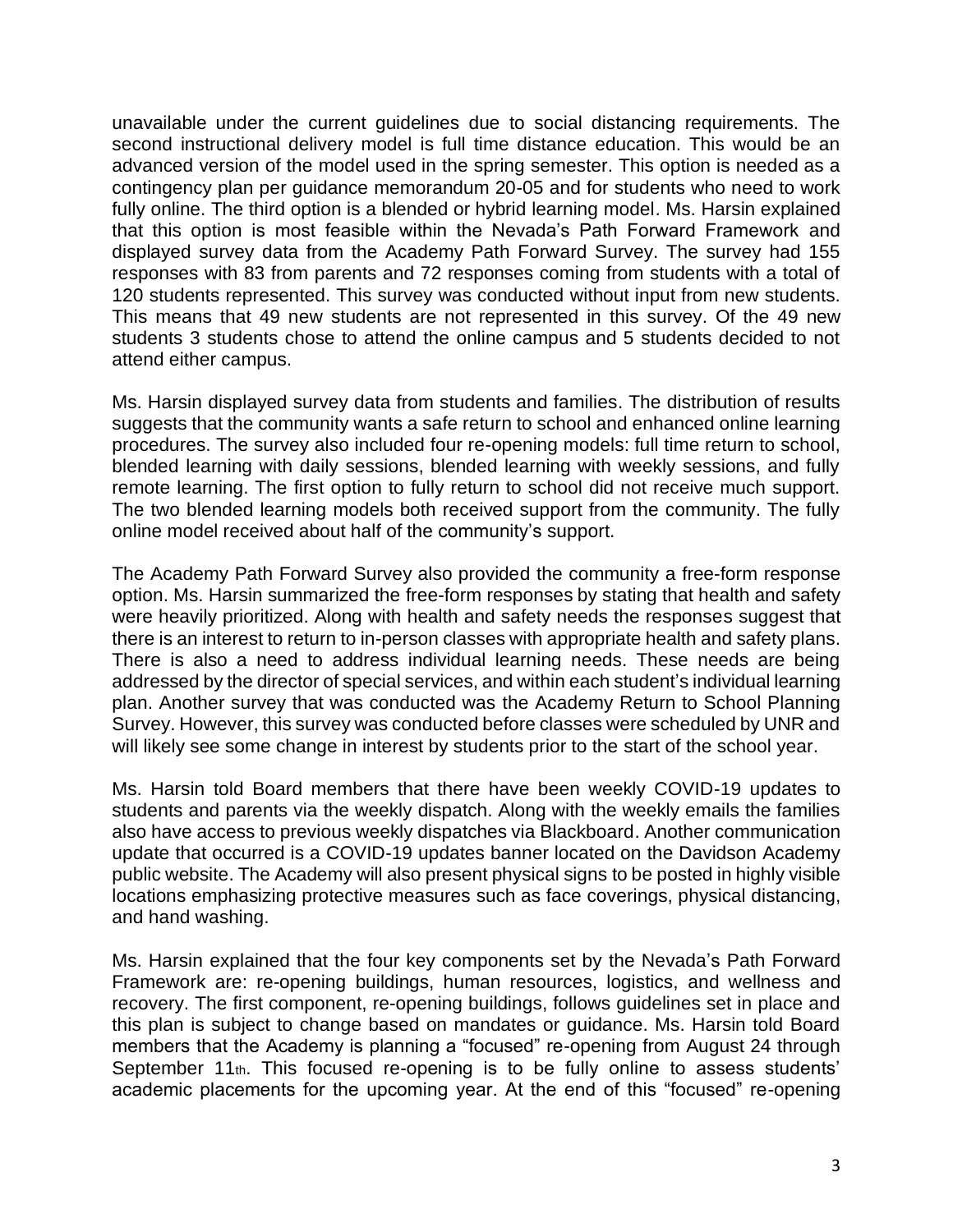limited return to the Academy building will begin with the first students having to sign up to come back in person. This will be paired with the option for students to remain fully online. Components 2 and 3 of the Nevada's Path Forward Framework are human resources and logistics. Ms. Harsin told Board members that all employees and volunteers will be required to complete the Covid-19 Awareness training. This training will enhance human resources by teaching the community how to stay safe from the virus while also providing logistical solutions regarding sanitation and reporting. A similar course is being prepared to provide students with similar training. The last key component listed in the Nevada's Path Forward Framework is focused on wellness and recovery and a three-tier approach of prevention, mitigation, and full support was created to help support students. Prevention is the first tier and emphasizes communication, teaching routines that prioritize health and safety, social emotional learning, and building resiliency. Mitigation is the second tier and it focuses on the use of data to provide better assistance for students, utilizes support groups for community stakeholders, creates online social and extracurricular opportunities, and provides a sense of reconnection. Full support is the third tier which is aimed at supporting students one-on-one by referring those in need to community based mental health providers and utilizing school special education services and 504 plans. All three tiers include trauma informed practices to help guide students. Ms. Harsin provided Board members with a summary of the appendices that were utilized in the Davidson Academy's path forward.

Ms. Harsin told Board members that the current reopening plan has 3 weeks of online learning with a plan to have voluntary hybrid learning after the first 3 weeks of school. A motion was made to adopt the re-opening plan presented by the Academy Director. The motion was seconded, and Bob Davidson opened the floor for discussion. Mr. Krolicki asked if there is a definitive hybrid plan that the Board is voting on today. Ms. Harsin responded by explaining that the current plan is for students to begin the year with a focused online only model. Once the focused reopening period is over the most recent guidance on school reopening's will then be utilized to make a decision on hybrid learning. The hybrid learning would begin with students coming in once per week with the possibility of being more than one day depending on how many students choose to come in person. Mr. Krolicki asked the Board if the state's short fall in budget will impact the Davidson Academy's budget for the upcoming school year. Mr. Herron explained that they have not received guidance from the state and there are certain areas such as travel where they project to spend less. Ms. Harsin told Board members that they do not receive any money for gifted education so any reduction in these programs would likely not impact our budget.

Bob Davidson asked for additional comments on the motion. Richard Trachok asked if this is an opportunity to merge the online campus with the Reno campus. Bob Davidson explained that the online campus was created in a way that creates a similar experience as the Reno Campus. Mr. Trachok told Board members that he thinks that this live remote learning can provide for an opportunity to have the campuses work closer together. Bob Davidson asked two questions. The first question asked if the name should be changed from Online Academy to Remote Instruction to better describe the type of education. The second question is should the Davidson Academy ask UNR or other universities to offer